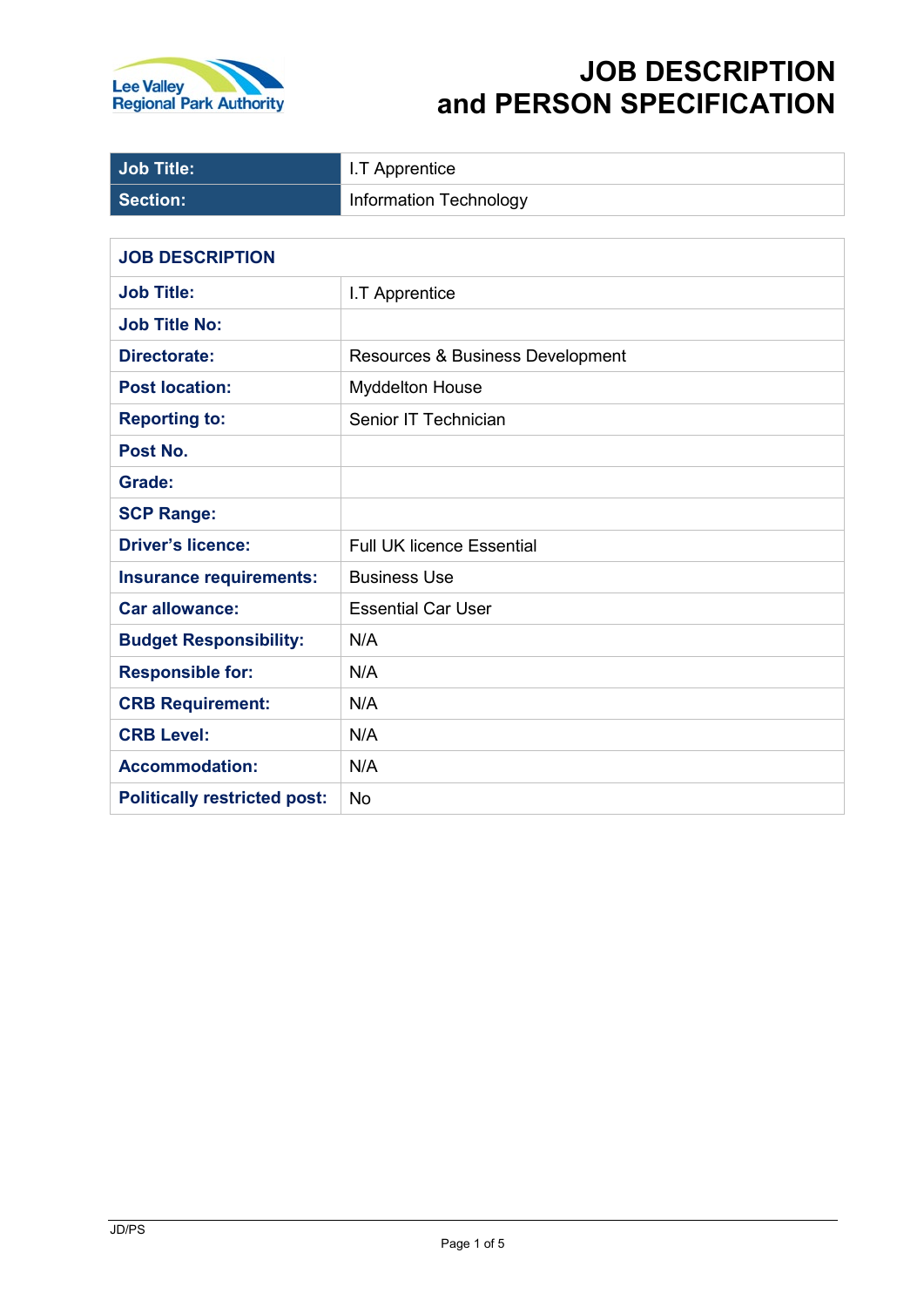

| Job Title:<br>Apprentice<br>$\cdots$ |
|--------------------------------------|
|--------------------------------------|

**Section:** Information Technology

# **PURPOSE OF ROLE**

As an IT Apprentice, you'll be working as part of a small team to provide general and routine IT support to staff within the Authority, e.g. basic IT diagnosis and fix, undertaking routine maintenance of resources and equipment, support of common software packages used in the Authority and other general tasks as appropriate under the supervision/instruction of senior staff.

# **KEY RESPONSIBILITIES AND DUTIES**

- Learn to maintain an up-to-date and accurate database of Authority hardware and software.
- Learn and demonstrate the necessary skills and behaviours to securely operate across all platforms and areas of responsibilities in line with organisational guidance, legislation
- Learn to effectively operate a range of mobile devices including phones, laptops and iPads.
- Will learn to apply structured techniques to common and non-routine problems, testing methodologies and troubleshooting and analyses problems by selecting the digital appropriate tools and techniques in line with organisation guidance and to obtain the relevant logistical support as required Learn the working knowledge of a range of cabling and connectivity, the various types of antennas and wireless systems and IT test equipment
- Learn the importance of disaster recovery and how a disaster recovery plan works and support manager to maintain this.
- Assist in the deployment of computer hardware and software around the Authority.
- Learn to repair and maintain equipment and prepare routine equipment for use, under the direction / instruction of others within strict time scales.
- Learn to keep the Authority Intranet up to date including changing the content and design
- Help maintain the Authority information ticketing system including producing reports and data as requested by the Head of I.T

## **General**

- The above duties may be varied.
- The post holder will be provided with a mobile phone, which must be on and working when on duty (including during out of hours).
- Carry out all duties with regard to relevant legislation and the Lee valley's policies and procedures including:
	- o The Lee valley's Health & Safety Policy
	- o The Lee valley's Standing Orders and Financial Regulations
	- o The Lee valley's Equal Opportunities Policy and related policies
	- o The Lee valley's Environmental protocols and related policies

## **Internal/ External Contacts / Purpose**

Senior I.T Technician for work planning and guidance.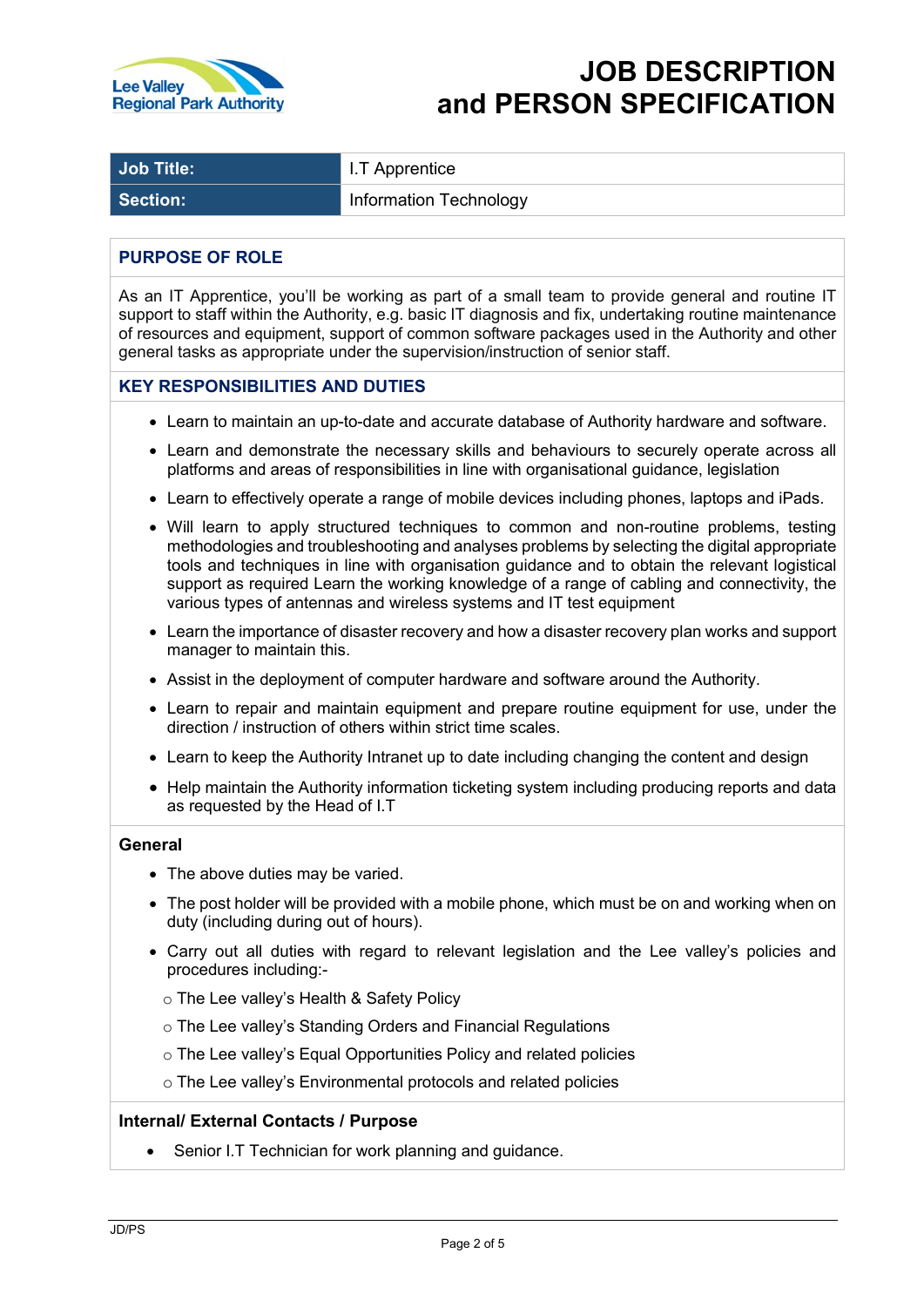

| Job Title: | I I.T Apprentice       |
|------------|------------------------|
| Section:   | Information Technology |

- Other I.T Section employees as colleagues to exchange information, support and guidance.
- Other Lee valley employees to provide guidance and support.
- External service providers and suppliers as customer.

# **The Lee valley has the right to amend the job description in consultation with the postholder to reflect changes in or to the job.**

It should be noted that the above list of principal duties and responsibilities is not necessarily a complete statement of the duties of the post. It is intended to give an overall view of the position and should be taken as guidance only. Additional duties may be required from time-to-time that are not identified above and shall be appropriate to the nature, grade and demands of the job as described. The Job Description is current as at the date shown below. In consultation with the post-holder, it is liable to variation by management to reflect or anticipate changes in the job.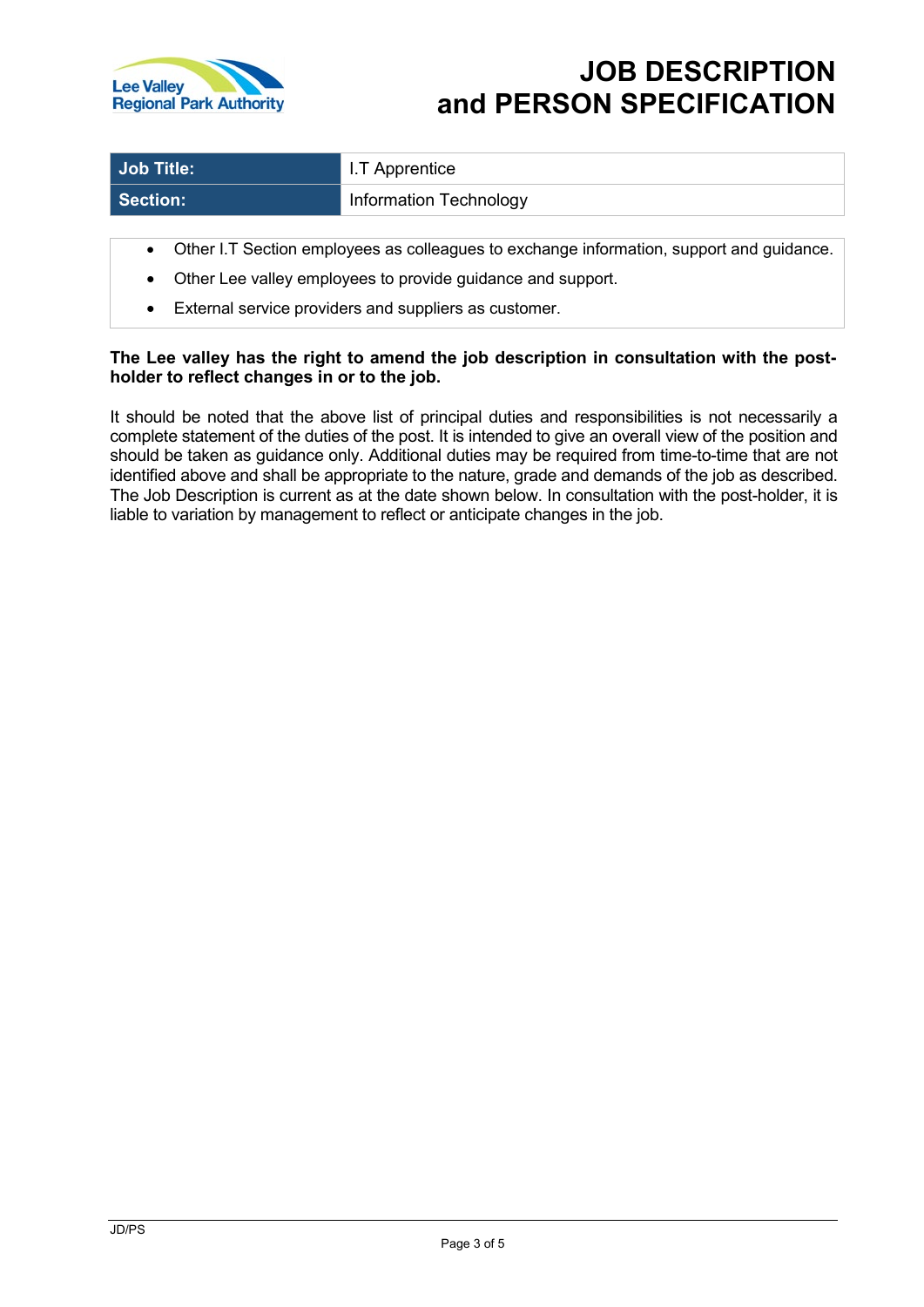

| Job Title: | I.T Apprentice                |
|------------|-------------------------------|
| Section:   | <b>Information Technology</b> |

## **PERSON SPECIFICATION**

We are looking for a person who is motivated, has a good aptitude and is willing to learn and develop. The person should be flexible and adopt a pro-active approach to work, with a confidence to use their own initiative.

#### **QUALIFICATIONS**

- 5 GCSEs in English, Mathematics and I.T (or equivalent)
- No formal qualifications required as on-the-job training will be provided

## **KEY SKILLS AND EXPERIENCE**

- Limited technical knowledge, e.g. understand the basic fundamentals of hardware and Software
- Able to:
	- use a word processing package and simple spreadsheets, e.g. to maintain records of equipment and to log calls for ICT support.
	- use email and browse the web.
	- follow straightforward oral and written instructions.
	- maintain inventories of equipment and keep up-to-date and accurate records.
	- identify straightforward solutions to simple problems.
	- keep simple records.
- Understanding and willingness to adopt good Customer Service practice.
- Willingness to adopt a flexible approach to work**.**

## **PROBLEM SOLVING / DECISION MAKING & MENTAL SKILLS**

- An ability to think outside of the box when faced with a task
- Delivering at Pace with the mindset to complete a task.
- Ability to perform and finish tasks requiring concentration in a distracting environment.

#### **COMMUNICATION**

- Ability to work as part of a team and on own initiative.
- An ability communicate straightforward verbal and written information in a clear and accurate manner, e.g. pass on a message, complete a simple form.

## **PHYSICAL DEMANDS AND SKILLS**

- Proven ability to work a keyboard with high dexterity and precision.
- Proven ability to work with a computer sitting at a desk .